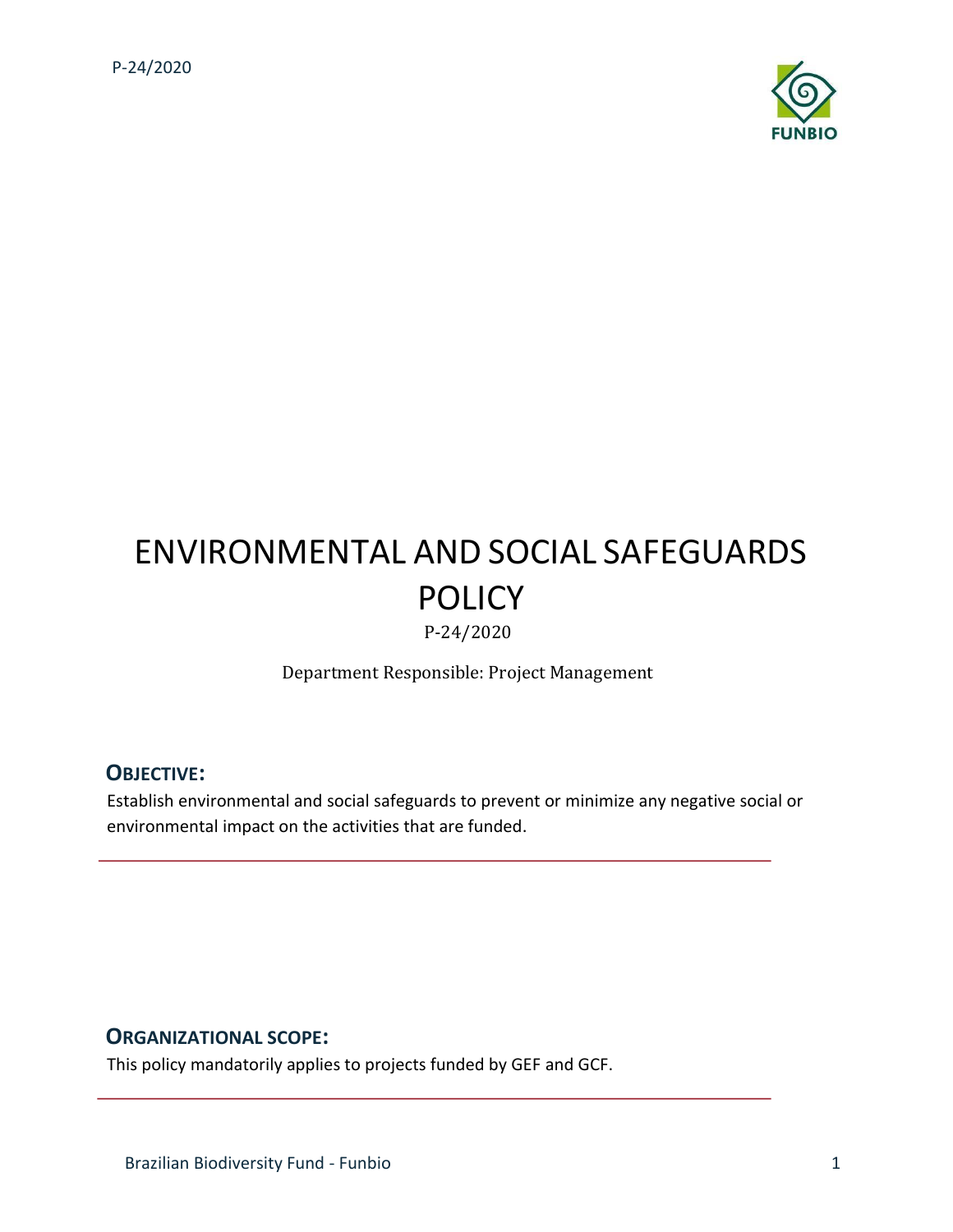

# **VALIDATION**

| <b>Current Version</b> | Activity          | Date        |
|------------------------|-------------------|-------------|
|                        | Approval          | 23 Mar 2020 |
| д                      | <b>Start Date</b> | 24 Mar 2020 |
|                        | Next revision     | Mar 2023    |

## **VERSION CONTROL**

| Version        | Date          | Person Responsible                               | <b>Situation</b> |
|----------------|---------------|--------------------------------------------------|------------------|
| 0.1            | Mar. 3, 2013  | Mônica Ferreira (with consultant<br>Eric Stoner) | <b>Minutes</b>   |
| 1              | Apr. 12, 2013 | <b>Advisory Board</b>                            | Approved         |
| 1.1            | Nov. 30, 2013 | Fernanda F. C. Marques                           | Revised          |
| $\mathfrak{p}$ | Dec. 6, 2013  | <b>Advisory Board</b>                            | Approved         |
| 2.1            | May 11, 2016  | Fernanda F. C. Marques                           | Revised          |
| 3              | Feb. 22, 2018 | Fábio Leite                                      | Revised          |
| 4              | Dec. 13 2019  | Fábio Leite                                      | Revised          |

# **Privacy:**

This document is public and is available on Funbio's website. It should not be edited or altered without previous consent.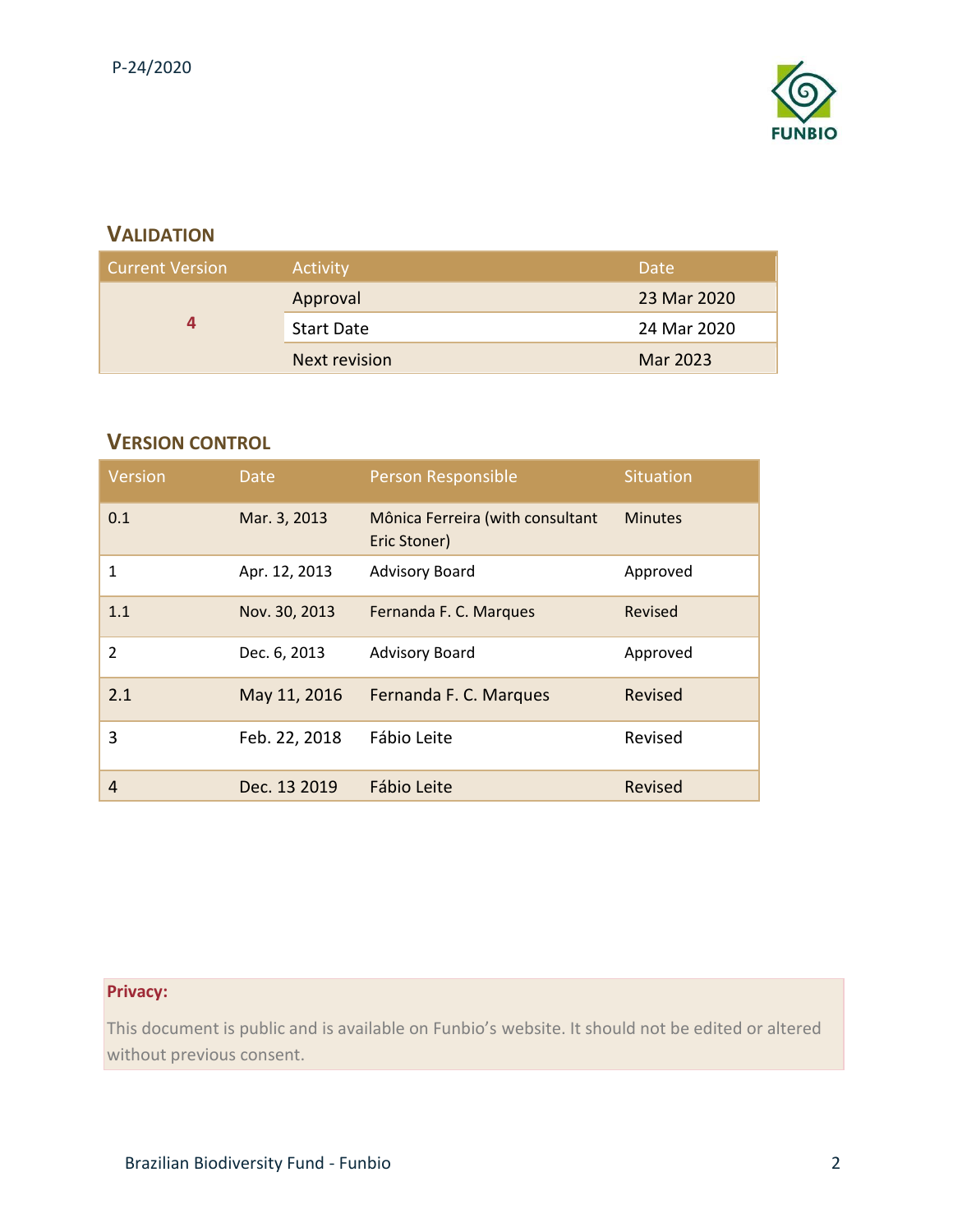

# **INDEX**

| $\mathbf{L}$ |       |  |                                                                           |  |
|--------------|-------|--|---------------------------------------------------------------------------|--|
| II.          |       |  |                                                                           |  |
| III.         |       |  |                                                                           |  |
| IV.          |       |  |                                                                           |  |
| V.           |       |  |                                                                           |  |
| VI.          |       |  | PROJECT PREPARATION AND STEPS FOR IMPLEMENTING SOCIAL AND ENVIRONMENTAL   |  |
| VII.         |       |  | PERFORMANCE STANDARDS FOR SOCIAL AND ENVIRONMENTAL SAFEGUARDS 10          |  |
|              | VII.1 |  | PERFORMANCE STANDARD 1: SOCIO-ENVIRONMENTAL RISK AND IMPACT ASSESSMENT    |  |
|              | VII.2 |  |                                                                           |  |
|              | VII.3 |  | PERFORMANCE STANDARD 3: RESOURCE EFFICIENCY AND POLLUTION PREVENTION  12  |  |
|              | VII.4 |  |                                                                           |  |
|              | VII.5 |  | PERFORMANCE STANDARD 5: LAND ACQUISITION AND INVOLUNTARY RESETTLEMENT  13 |  |
|              | VII.6 |  | PERFORMANCE STANDARD 6: BIODIVERSITY STANDARD AND SUSTAINABLE MANAGEMENT  |  |
|              | VII.7 |  |                                                                           |  |
|              | VII.8 |  |                                                                           |  |
| VIII.        |       |  |                                                                           |  |
| IX.          |       |  |                                                                           |  |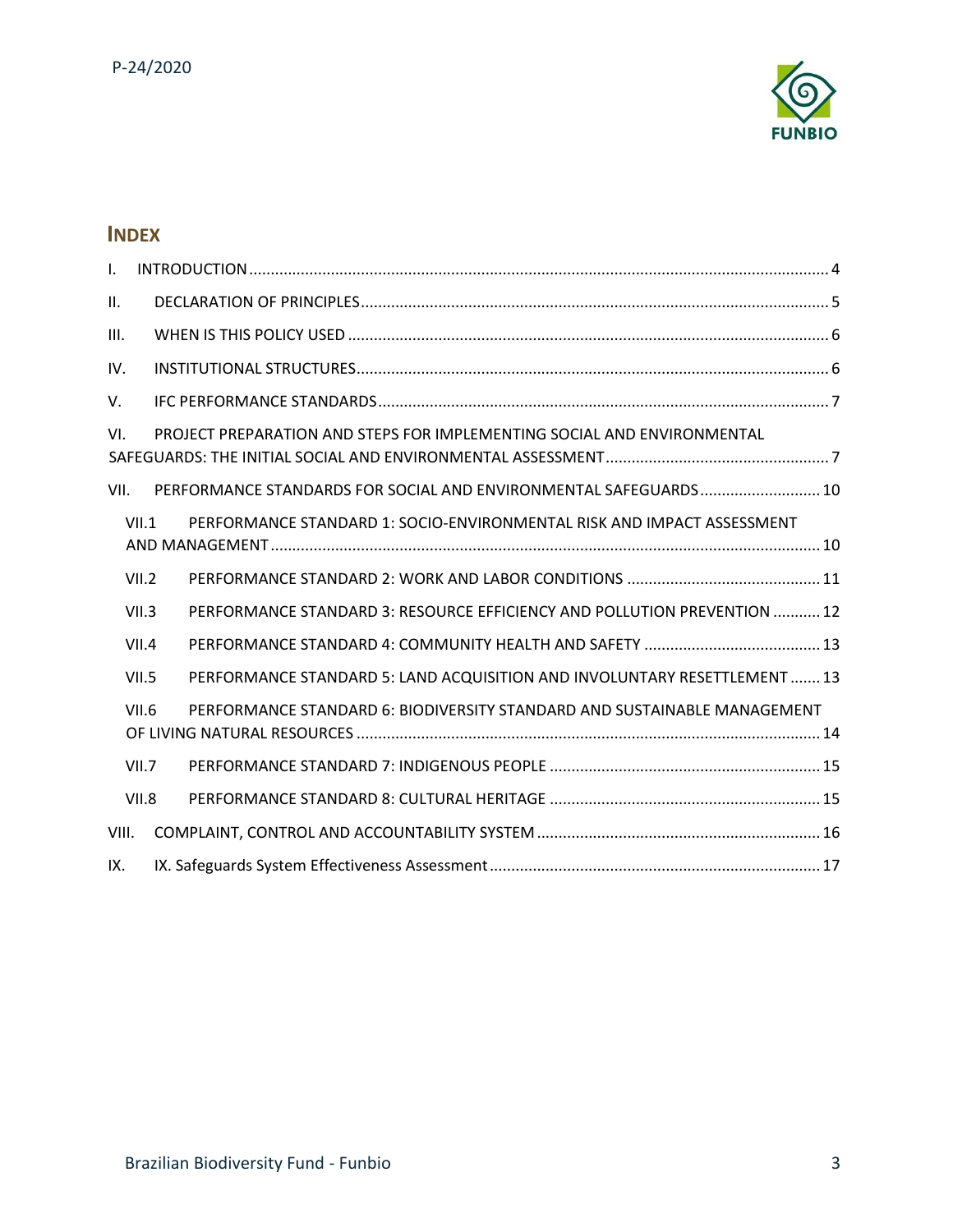

## <span id="page-3-0"></span>**I. INTRODUCTION**

- 1. Funbio recognizes internal environmental and social safeguard practices and policies as an integral part of efforts for sustainable development. Although Funbio, by its very nature, does not rely on projects that imply in significant environmental risks, it is important to document possible negative impacts of the projects, as clearly as possible, to minimize operational and reputational risks.
- 2. Funbio has been working on project safeguards systems since 2002 with the approval of ARPA, Phase I, and subsequently on all GEF-funded projects that it has implemented. However, motivated by accreditation as a GEF agency, a process started in 2013 and which represented a new role in the way Funbio funds projects, a policy of its own was developed by the team with the help of a group of consultants. For now, the policy would only be used in projects where Funbio would be the GEF Implementing Agency.
- 3. The social and environmental safeguards system described in this document can be seen as a project design tool that aims to guide project implementation to minimize, mitigate, compensate and monitor potential negative impacts in case it is not feasible to avoid them through the description of possible adverse environmental and social impacts well before the commitment of funds, analyzing potential technical, economic and social alternatives.
- 4. The third version of the document presents a major revision of this policy, following the initial experience of Funbio and a greater understanding of the team of this type of mechanism. This revision was aimed at facilitating the application of safeguards and updating it. In addition, we discussed the need for Funbio to have its own set of safeguards or to "adhere" to an existing structure that would fulfill its needs.
- 5. Thus, Funbio's Advisory Board approved at the end of 2017 that the International Finance Corporation (IFC) Performance Standards (PS)<sup>1</sup> structure be adopted as Funbio's basic safeguards structure. This means that Funbio will use the tools and expertise that exist on Performance Standards as a minimum standard, and may go further if it decides so, or the GEF or GCF standard and other bi or multilateral institutions establish, in these cases, the policies and procedures they will receive an update to reflect these needs.

 $1$  We refer to each of the Performance Standards as PS1 to PS8 from here on.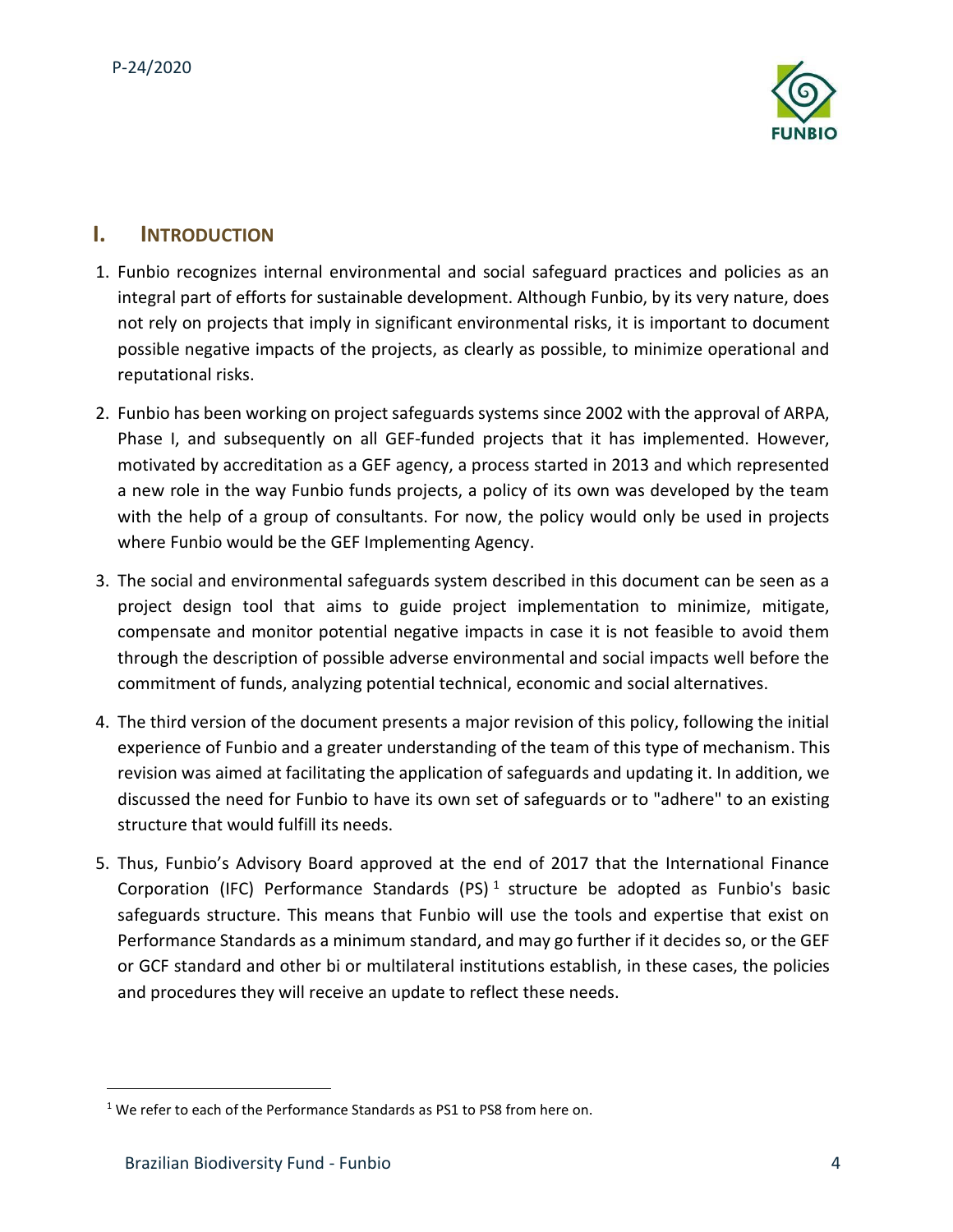

- 6. The fourth review of this policy included an annual effectiveness assessment of Funbio's safeguards and gender system and updated the standards for Cultural Heritage and Resource Efficiency and Use of Pollutants.
- 7. This policy will be used in all projects where Funbio is implementing GEF projects or as a Direct Access Entity of the GCF.

## <span id="page-4-0"></span>**II. DECLARATION OF PRINCIPLES**

- 7. Funbio recognizes the importance of explicit social and environmental safeguards policies and practices that set a minimum standard in the following eight areas:
	- PS1 Evaluation and Management of Socioenvironmental Risks and Impacts
	- PS2 Employment and Labor Conditions;
	- PS3 Resource Efficiency and Pollution Prevention;
	- PS4 Community Health and Safety;
	- PS5 Land Acquisition and Involuntary Resettlement;
	- PS6 Biodiversity Conservation and Sustainable Management of Living Natural Resources;
	- PS7 Indigenous Peoples
	- PS8 Cultural Heritage
- 8. This document outlines how Funbio uses Performance Standards to align to a minimum standard in the areas listed above.
- 9. As much as possible, Funbio engages local stakeholders in efforts to obtain information on the proposed project and incorporate relevant concerns, monitor potential social and environmental impacts of projects, and guide the necessary adjustments to avoid, minimize, mitigate and compensate for potential negative impacts. In November 2019, Funbio approved a specific Stakeholder Engagement Policy (P-40) to address this issue.
- 10. Funbio's complaint system should be widely disseminated to project partners, stakeholders and on the Funbio website as the primary channel for project safeguards issues.
- 11. Finally, monitoring of safeguards issues is part of the day-to-day monitoring of projects, being a mandatory item in official supervision missions of the funded projects, including the safeguards monitoring questionnaire to be delivered along with progress reports. At any time, project safeguards can be reassessed if necessary.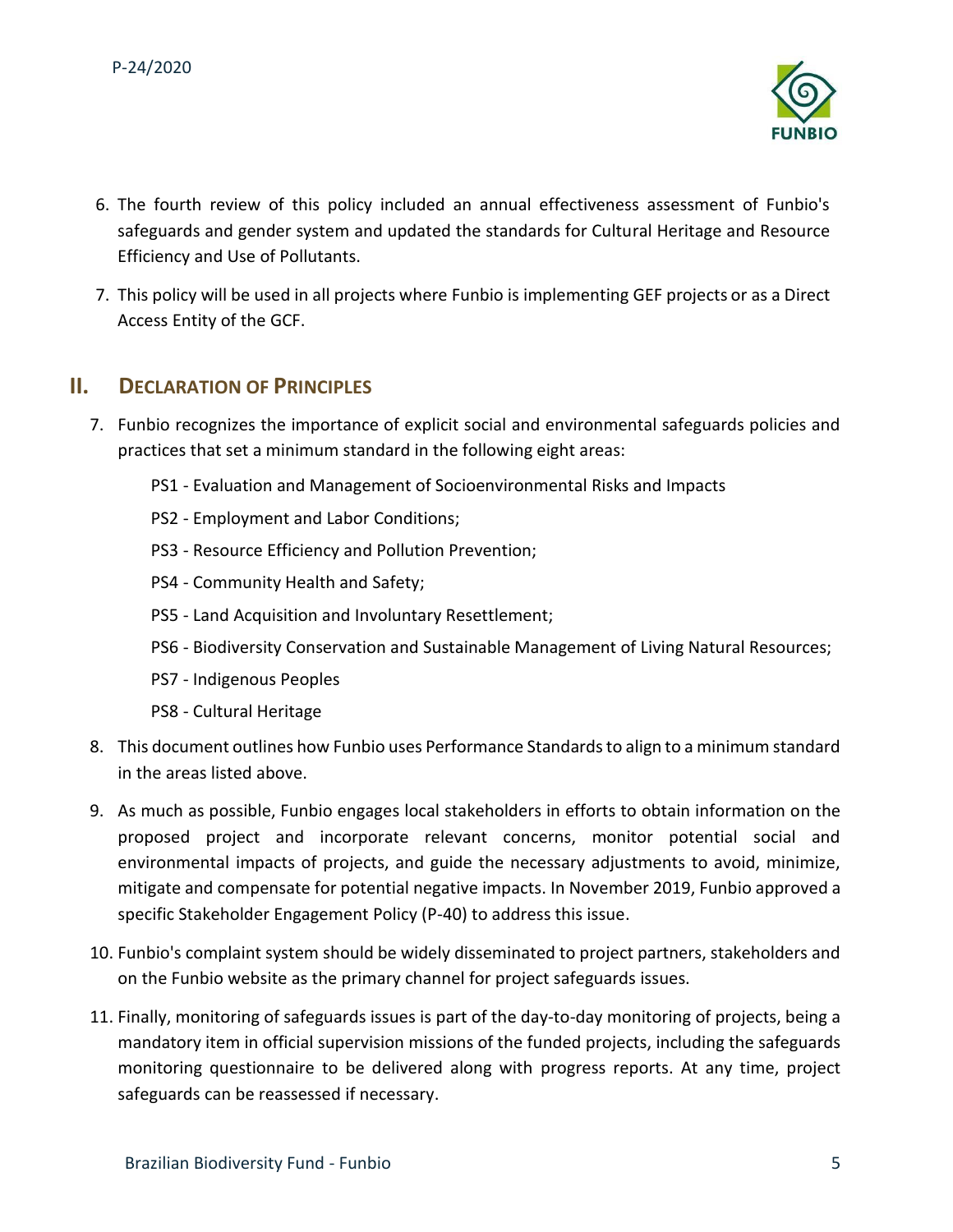

### <span id="page-5-0"></span>**III. WHEN IS THIS POLICY USED**

- 12. Funbio works with several different funders, from international (bi and multilateral) organizations, to Foundations and the private sector. Some of these funders have their own safeguard policies, as is the case when Funbio implements a GEF project led by the World Bank or the IDB (GEF MAR, ARPA, GEF *Terrestre*). In this case, Funbio is not responsible for the structure of safeguards, but for executing a project that had an environmental and social assessment and executing the procedures that have been defined by the implementing agency so that the safeguards are met.
- 13. In the event that Funbio is the project implementer, if there are other executors (in the case of Pro-Species and other GEF projects with this role) or if it is both implementer and executor at the same time, these policies always apply.
- 14. In the case of Funbio acts on the project as a Direct Access Entity of the Green Climate Fund (GCF).
- 15. In the case of projects where Funbio is the executor, and the funder does not have a safeguards policy, Funbio will propose that this policy be used.

## <span id="page-5-1"></span>**IV. INSTITUTIONAL STRUCTURES**

- 15. Funbio appoints one staff person as the Focal Point for Safeguards. This person is responsible for the coordination, implementation and oversight of the Environmental and Social Safeguards Policy.
- 16. Funbio will maintain a pool of *ad hoc* specialists in the various relevant fields, which will be used for specific tasks in the implementation of the Environmental and Social Safeguards Policy.
- 17. Even though we recognize that Funbio's ability to manage safeguards has increased significantly since its accreditation as a GEF agency, there is still room for improvement and the team involved should continue to be trained on the issue in the coming years.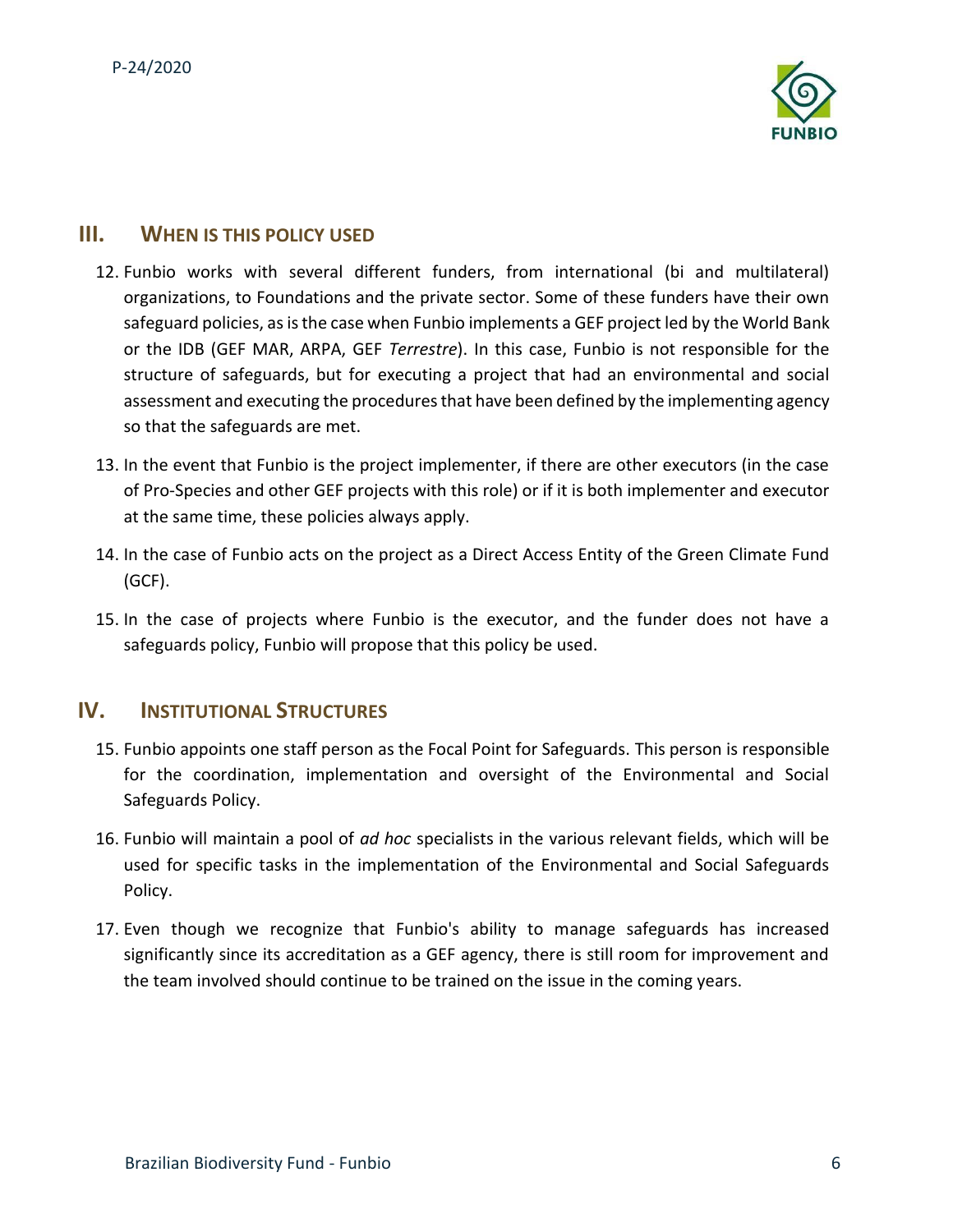

## <span id="page-6-0"></span>**V. IFC PERFORMANCE STANDARDS**

- 18. After applying its Safeguards policy (version 1 and 2 of this policy) for the first time, Funbio understood that following an established and widely recognized standard would be better than maintaining and revising its own standards. Following an analysis of the existing standards and following the elaboration of the new safeguards standards of the World Bank, Funbio understood that following IFC Performance Standards would be the best solution since it is already established, has documentation in Portuguese and is internationally recognized.
- 19. The advantages of adopting an existing structure include:
	- a. a wide range of consultants familiar with the tools and methodology;
	- b. extensive documentation, including in Portuguese;
	- c. standardization.
- 20. IFC Performance Standards, however, are a world standard and in the different countries there may be small differences in the approach because of the legal and institutional frameworks of each country.
- 21. Thus, this policy describes how Funbio understands and uses safeguards in line with the IFC Performance Standards (2012 version). However, the application of these Standards may go beyond the IFC minimum standard when:
	- a. Brazilian legislation is stricter than IFC;
	- b. when the GEF, GCF or other funds for which this policy applies are stricter than the IFC;
	- c. when the Funbio Deliberative Board considers it appropriate.

# <span id="page-6-1"></span>**VI. PROJECT PREPARATION AND STEPS FOR IMPLEMENTING SOCIAL AND ENVIRONMENTAL SAFEGUARDS: THE INITIAL SOCIAL AND ENVIRONMENTAL ASSESSMENT**

22. Funbio's technical team, responsible for project Analysis, should carry out an Initial Environmental and Social Assessment as soon as possible as a first internal review to verify the reasonably foreseeable effects of the actions proposed for the environment and for the local populations. The Initial Environmental and Social Assessment is not the application of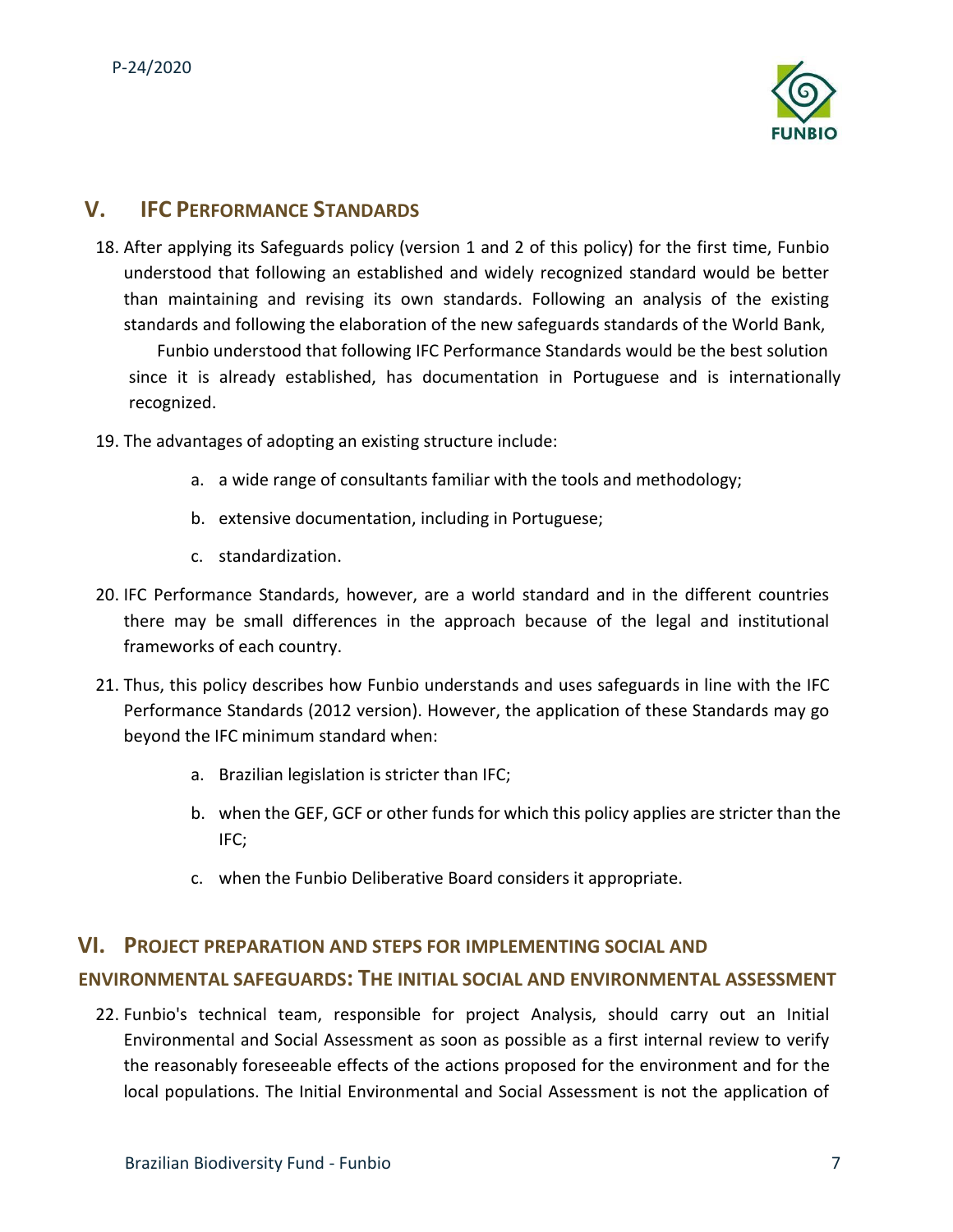

PS1 and serves as a document to support the institutional assessment of a potential project. This assessment is made using a Screening tool that includes all performance standards, gender issues and the complaints system.

- 23. The role of the Initial Environmental and Social Assessment is to provide a brief report as the basis for classifying the actions proposed for the project according to the three safeguard categories: 1) **No Impact** (predetermined action classes without impacts); 2) **Low Impact** (classes of actions without significant impacts, there should be appropriate mitigation measures); 3) **Significant impact** (significant social or environmental impact requiring Environmental Analysis and redesign of the project).
- 24. This classification is used to facilitate decision-making and for Funbio to begin to have a track record of its actions, it also serves to communicate with stakeholders and to manage their own knowledge.
- 25. The Initial Environmental and Social Assessment is the responsibility of the Funbio safeguards focal point, which may request support from the focal points of each Performance Standard as to whether a proposed project action could significantly affect the environment or society. In some cases, the Initial Environmental and Social Assessment is sufficient to document and align Funbio's environmental and social considerations with the Minimum Standards, without the need for a more detailed Environmental Analysis.
- 26. The **No Impact** category is considered for actions that do not have social impact or in the natural environment, research activities, even if they may have a minimal impact (e.g. collection of specimens), they are considered as having no impact. Typical examples of actions considered to be No Impact are:
	- Educational and technical assistance or training programs;
	- Controlled experiments confined to small areas and monitored carefully;
	- Analyzes, studies, academic or research workshops and meetings;
	- Transfer of documentation and information;
	- Institutional development grants;
	- Programs involving nutrition and health care.
- 27. The **Low Impact** category indicates that the proposed actions should have a small adverse impact on the environment which may be completely eliminated, mitigated or compensated,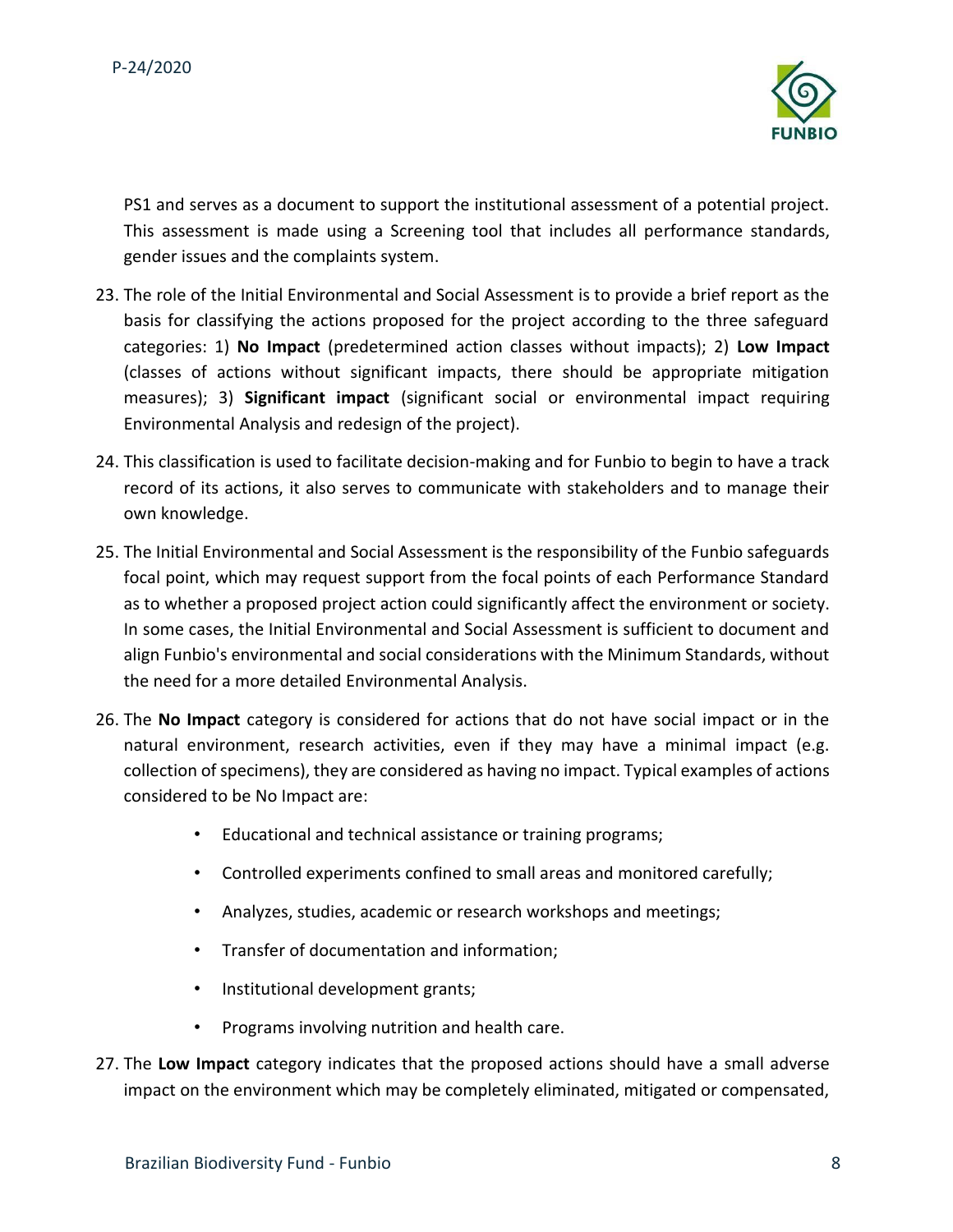

preferably in that order. This category allows projects to have virtually no adverse impact if it is designed with good practice. The project must have written plans that specify technical, economic and social alternatives to minimize, mitigate, compensate and monitor the possible negative impacts of project implementation. Preferably, these mitigation and compensation actions should be well integrated into the project and not just in an annex. Typical examples of actions considered Low Impact are:

- Creation of Protected Areas for Sustainable Use (requested by communities);
- Creation of Indigenous Lands (requested by Indigenous Peoples);
- Creation of Protected Areas of Integral Protection with resettlement plans or in areas with no populations residing or using the natural resources;
- Support for the consolidation of Protected Areas and Indigenous Lands;
- Support for the construction of small-scale ecotourism and distributed energy infrastructure (solar and wind);
- Support for agroecology, agroforestry systems and organic food production;
- Projects to support endangered species;
- Support for collection and storage of heirloom seeds;
- Support for the production of seedlings and reforestation programs.
- 28. The **Significant Impact** category indicates that the proposed actions should have a significant adverse impact on the environment or local society. Although there is no legal impediment for the implementation of such a project, Funbio has never financed a project of this nature and, according to its by-laws, will never do so. In this way, the possibility of a significant impact project is more theoretical than factual. However, it is important to have this category so that Funbio can refuse a project that is proposed in this manner. Projects with Significant Impact should undergo a Social and Environmental Impact Assessment, often involving additional data collection and analysis, public participation and consultation with appropriate government agencies to ensure compliance with Brazilian legislation. Upon completion of the Environmental Assessment by qualified external consultants, a determination is prepared by the environmental and social safeguards focal points, indicating whether sufficient financial and technical resources are available to minimize, mitigate, offset and monitor potential negative impacts or whether project should be redesigned. Typical examples of actions considered of Significant Impact are: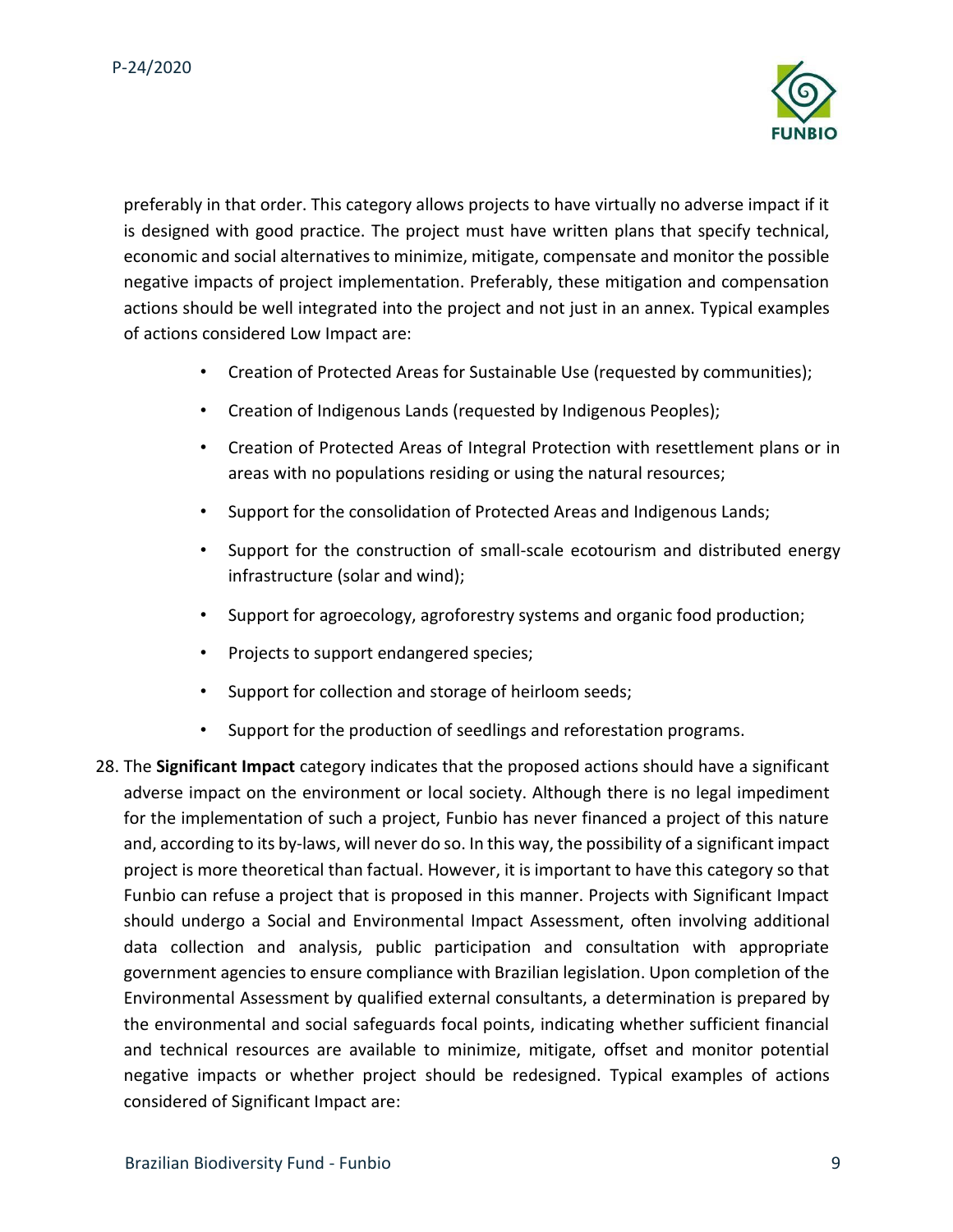

- Support for the construction of medium and large-scale transportation and energy infrastructure (never made by Funbio and outside its statutory mandate)
- Support for traditional agriculture (never granted by Funbio and outside its statutory mandate)
- Support for industrial plants of medium or large scale (never granted by Funbio and outside its statutory mandate)

#### <span id="page-9-0"></span>**VII. PERFORMANCE STANDARDS FOR SOCIAL AND ENVIRONMENTAL SAFEGUARDS**

- 29. For projects without impact it is not mandatory to apply the Performance Standards, but even in these cases it is advisable that Performance Standard 1 be applied. For all projects where Funbio is the GEF implementing agency or the Direct Access Entity of the Green Climate Fund (GCF), regardless of the risk category, the Performance Standards will be used.
- 30. When adopting the IFC Performance Standards as the basic structure of Funbio's safeguards, most of the description of each of the Performance Standards and their uses are described in the IFC's own documents, which can be found in Portuguese at: https://www.ifc.org/wps/wcm/connect/dfa5bc804d0829b899f3ddf81ee631cc/PS\_Portugu ese\_2012\_Full-Document.pdf?MOD=AJPERES)<sup>2</sup>. Therefore, the section below gives only a summarized description, the objectives and some specific points about Funbio's use of each of the IFC Performance Standards.

#### <span id="page-9-1"></span>**VII.1 PERFORMANCE STANDARD 1: SOCIO-ENVIRONMENTAL RISK AND IMPACT ASSESSMENT AND MANAGEMENT**

31. Performance Standard 1 establishes that a socio-environmental assessment process should be carried out and that an Environmental and Social Management System (SGAS) be created and maintained in accordance with the nature and dimensions of the project and the level of its social and environmental risks and impacts. The SGAS will incorporate

<sup>&</sup>lt;sup>2</sup> In addition to the document describing Performance Standards, IFC provides Guidance Notes for use in the document

[<sup>\(</sup>https://www.ifc.org/wps/wcm/connect/6b665c004ea2f3b4aee2ee1dc0e8434d/GN\\_Portuguese\\_2012\\_Full-](https://www.ifc.org/wps/wcm/connect/6b665c004ea2f3b4aee2ee1dc0e8434d/GN_Portuguese_2012_Full-Document.pdf?MOD=AJPERES)[Document.pdf?MOD=AJPERES\).](https://www.ifc.org/wps/wcm/connect/6b665c004ea2f3b4aee2ee1dc0e8434d/GN_Portuguese_2012_Full-Document.pdf?MOD=AJPERES) Finally, there is also a webinar on the use of this structure of safeguards, but only in English and Spanish.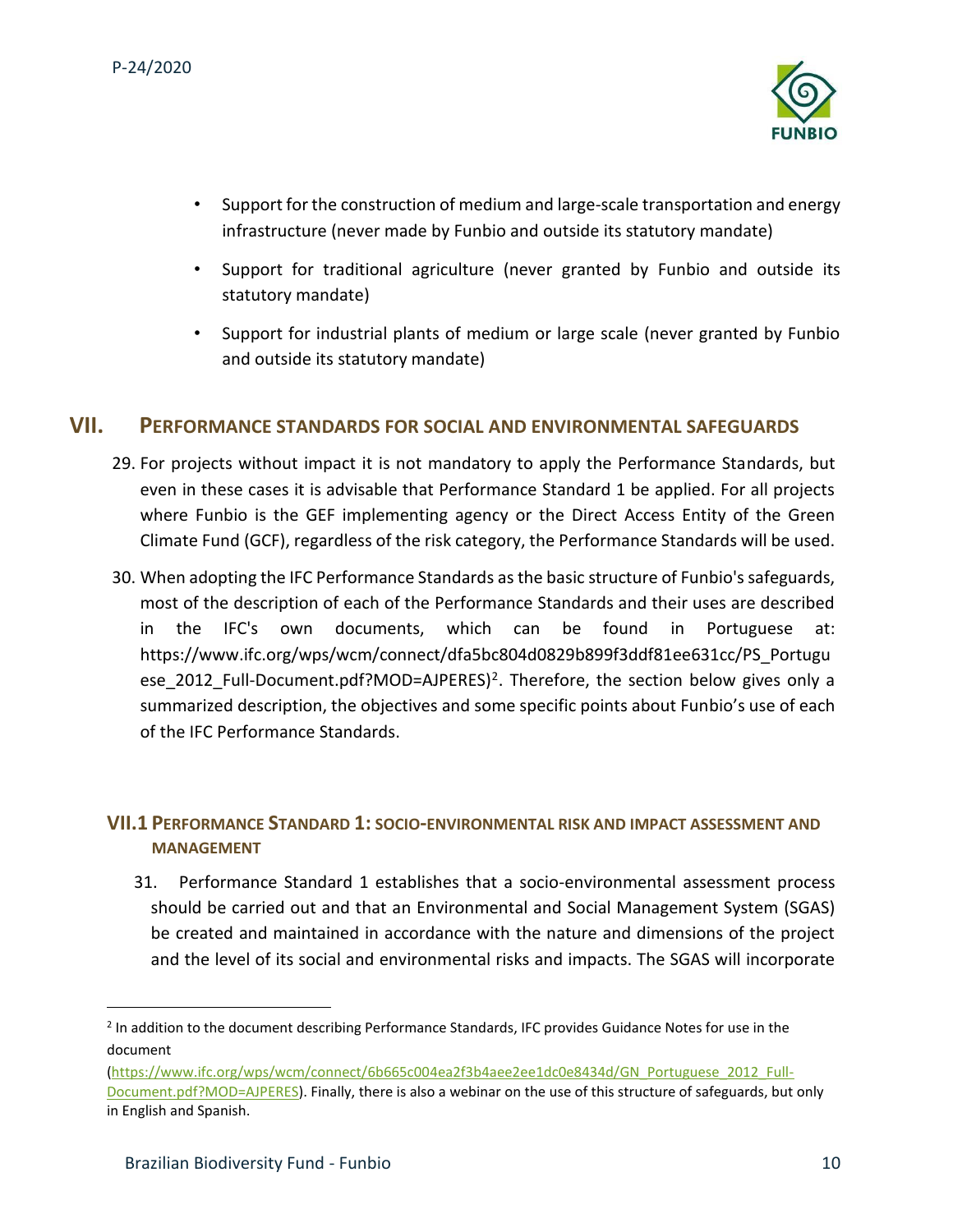

the following elements: (i) policy; (ii) identification of risks and impacts; (iii) management programs; (iv) organizational capacity and competence; (v) emergency preparedness and response; (vi) engagement of stakeholders; and (vii) monitoring and analysis.

- 32. The Environmental and Social Management System (SGAS) for each project and has the following objectives:
- Identify and evaluate the socio-environmental risks and impacts of the project.
- Adopt a mitigation hierarchy to predict and avoid or, where it cannot be avoided, minimize and, where residual impacts remain, offset/neutralize the risks and impacts to workers, Affected Communities and the environment.
- Promote better socio-environmental performance of projects through the effective use of management systems.
- Ensure that Affected Communities' complaints and external communications from other stakeholders are adequately addressed and managed.
- Promote and provide appropriate means of engagement with Affected Communities throughout the project lifecycle with respect to issues that would potentially affect them and ensure that relevant socio-environmental information is disseminated.

#### <span id="page-10-0"></span>**VII.2 PERFORMANCE STANDARD 2: WORK AND LABOR CONDITIONS**

- 33. Performance Standard 2 recognizes that workers must have protections in relation to their work environment and aims to:
- Promote fair treatment, non-discrimination and equal opportunities for workers.
- Establish, maintain and improve relations between the worker and the employer.
- Promote compliance with national labor and employment legislation.

• Protect workers, including categories of vulnerable workers, such as children, migrant workers, outsourced workers, and workers in the customer's supply chain.  $\Box$  Promote safe and healthy working conditions and protect workers' health.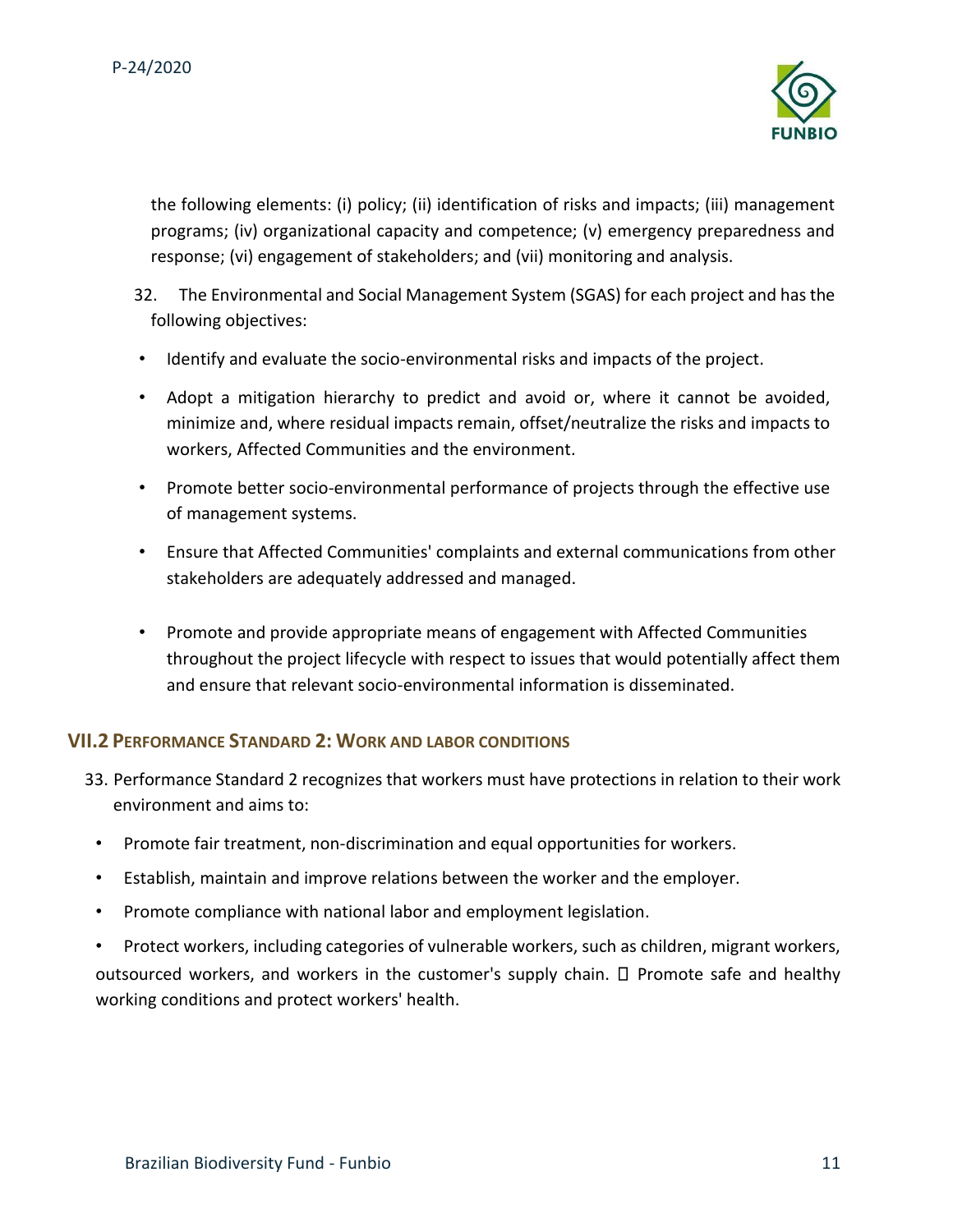

- Stop and report<sup>3</sup> the use of forced labor.
- 34. In Funbio's opinion, this standard is always partially active when it comes to forced labor, child labor (practices prohibited by Brazilian law) and the health and safety conditions of workers. The protection against discrimination of all kinds is always active, since Funbio's Code of Ethics is always active and prohibits any practice in this regard.
- 35. The full application of this Performance Standard depends on the project analysis described in Performance Standard 1 and will depend on the characteristics of the project (e.g. the project may or may not have outsourced collaborators).

#### <span id="page-11-0"></span>**VII.3 PERFORMANCE STANDARD 3: RESOURCE EFFICIENCY AND POLLUTION PREVENTION**

- 36. This Performance Standard ensures that the most resource efficient and least polluting alternatives shall be pursued by the projects. Its objectives are:
- Avoid or minimize adverse impacts on human health and the environment by avoiding or minimizing pollution resulting from project activities.
- Promote the more sustainable use of resources, including energy and water.
- Reduce GHG emissions related to the project.
- 37. From the fourth version of this policy, Funbio makes it clear that it will not use products that contain substances banned or restricted according to applicable international treaties and agreements or that meet the criteria for carcinogenicity, mutagenicity or toxicity reproduction, as established by the relevant international agencies.
- 38. In the case of many projects financed by Funbio, the project's goal is to use more sustainable and less pesticide-consuming practices, having a direct positive effect on the health of rural workers and biodiversity. Even so, in carrying out the assessment under Performance Standard 1 it is important to evaluate activities in relation to resource efficiency and pollution prevention, including waste management.

<sup>&</sup>lt;sup>3</sup> In this objective Funbio has a stricter understanding than IFC, which aims to "avoid" the use of forced labor, this understanding led to use a more restricted language for our use of Performance Standards.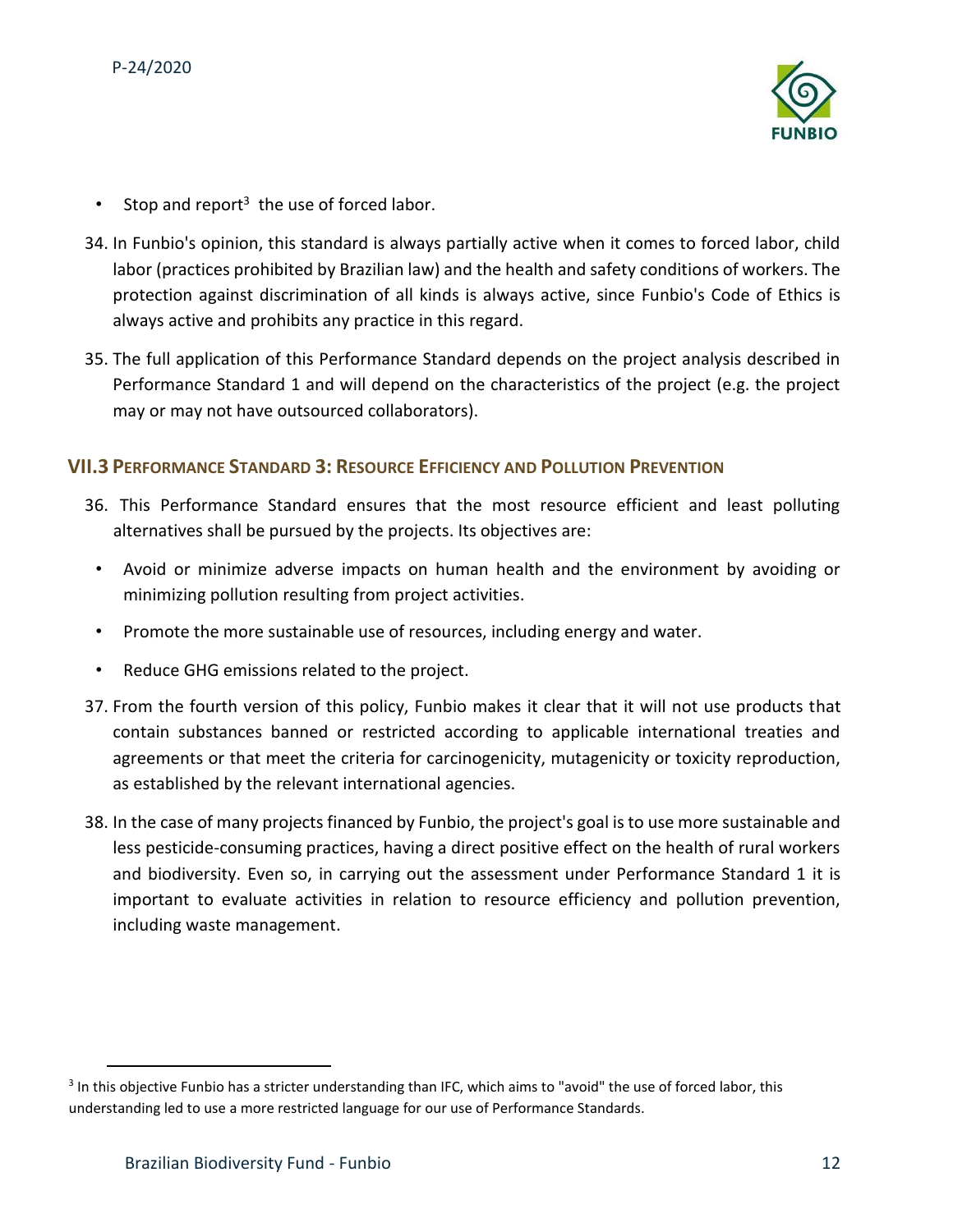

39. The application of this Performance Standard depends on the analysis of the project described in Performance Standard 1 and will depend on the characteristics of the project (e.g. the project may or may not have outsourced collaborators).

#### <span id="page-12-0"></span>**VII.4 PERFORMANCE STANDARD 4: COMMUNITY HEALTH AND SAFETY**

- 39. This Performance Standard addresses the project's responsibility to avoid or minimize risks and impacts on community health and safety that may arise from related activities, with special attention to vulnerable groups. Its objectives are:
	- Predict and avoid adverse impacts on the Affected Community's health and safety during the life cycle of the project arising from routine or non-routine circumstances.
	- Ensure that the protection of employees and property is carried out in accordance with relevant human rights principles and in a manner that avoids or minimizes the risks to Affected Communities.
- 40. The application of this Performance Standard depends on the analysis of the project described in Performance Standard 1 and will depend on the characteristics of the project (e.g. the project may or may not have outsourced collaborators).

#### <span id="page-12-1"></span>**VII.5 PERFORMANCE STANDARD 5: LAND ACQUISITION AND INVOLUNTARY RESETTLEMENT**

- 41. Performance Standard 5 on involuntary resettlement refers to both physical displacement (relocation or displacement) and economic displacement (loss of property or access to property resulting in loss of sources of income or other means of subsistence) resulting from the acquisition of land related to a project and/or restrictions on the use of these lands. The objectives of this Performance Standard are:
	- Avoid, and when not possible, minimize displacement by exploring alternative project approaches.
	- Avoid forced eviction.
	- Predict and avoid or, when it is not possible, minimize adverse environmental and social impacts arising from the acquisition of land or restrictions on their use (i) by indemnification for loss of property at the replacement cost and (ii) ensure that resettlement activities are carried out after appropriate dissemination of information, consultation and informed participation of affected parties.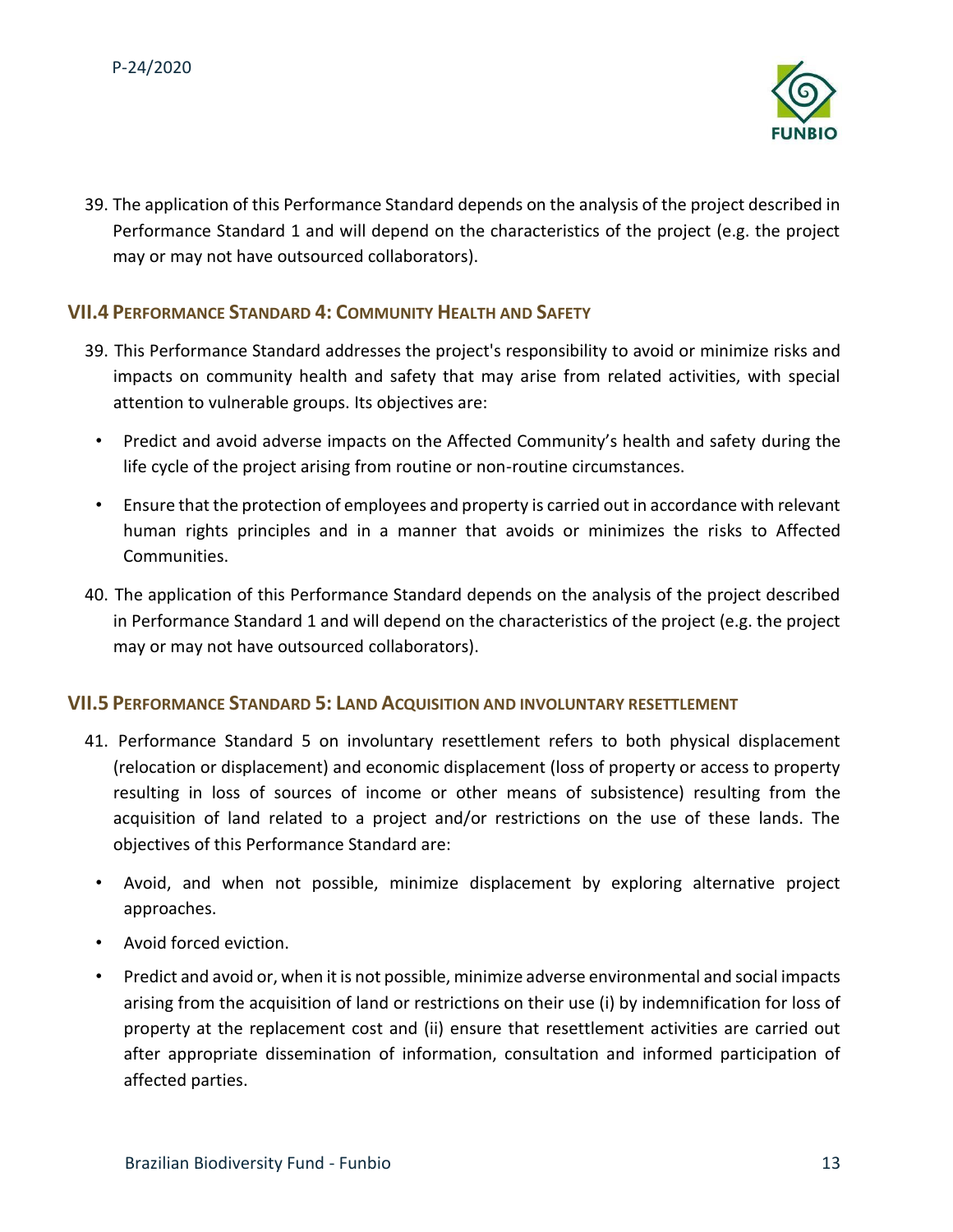

- Improve or recover the livelihoods and standards of living of displaced persons.
- Improving the living conditions of physically displaced persons by providing housing
- 42. In the case of projects financed by Funbio, the main issue is related to resettlement due to support for the creation of protected areas of integral protection that can generate resettlement actions of communities that are within (or use resources) of the protected limits. However, the government has avoided this practice over the recent years and, according to this Performance Standard, this should continue to be pursued. However, should this issue arise again, it is extremely important to have plans on how this process will be conducted in consultation with potential resettled population.
- 43. The application of this Performance Standard depends on the analysis of the project described in Performance Standard 1 and will depend on the project characteristics (e.g. the project may only create protected areas that are required by the communities themselves and not result in resettlement such as Extractive Reserves).

# <span id="page-13-0"></span>**VII.6 PERFORMANCE STANDARD 6: BIODIVERSITY STANDARD AND SUSTAINABLE MANAGEMENT OF LIVING NATURAL RESOURCES**

- 44. Performance Standard 6 is related to the potential negative impacts of projects on biodiversity and natural resources, using the concepts defined in the Convention on Biological Diversity (CBD). The objectives of this Performance Standard are:
	- Protect and conserve biodiversity.
	- Maintain the benefits of ecosystem services.
	- Promote the sustainable management of living natural resources by adopting practices that integrate both conservation needs and development priorities.
	- 45. In the case of projects funded by Funbio, all include goals set by the Convention on Biological Diversity (CBD), even those with strong components of climate change, and are always associated with the maintenance of forests, of landscapes with native species or adaptation to climate change based on natural solutions. Still, projects must be analyzed to ensure that there are no negative impacts on supported projects and the management system must be aware of risks that were not imagined at the time of project design.
	- 46. The application of this Performance Standard depends on the analysis of the project described in Performance Standard 1 and will depend on the characteristics of the project.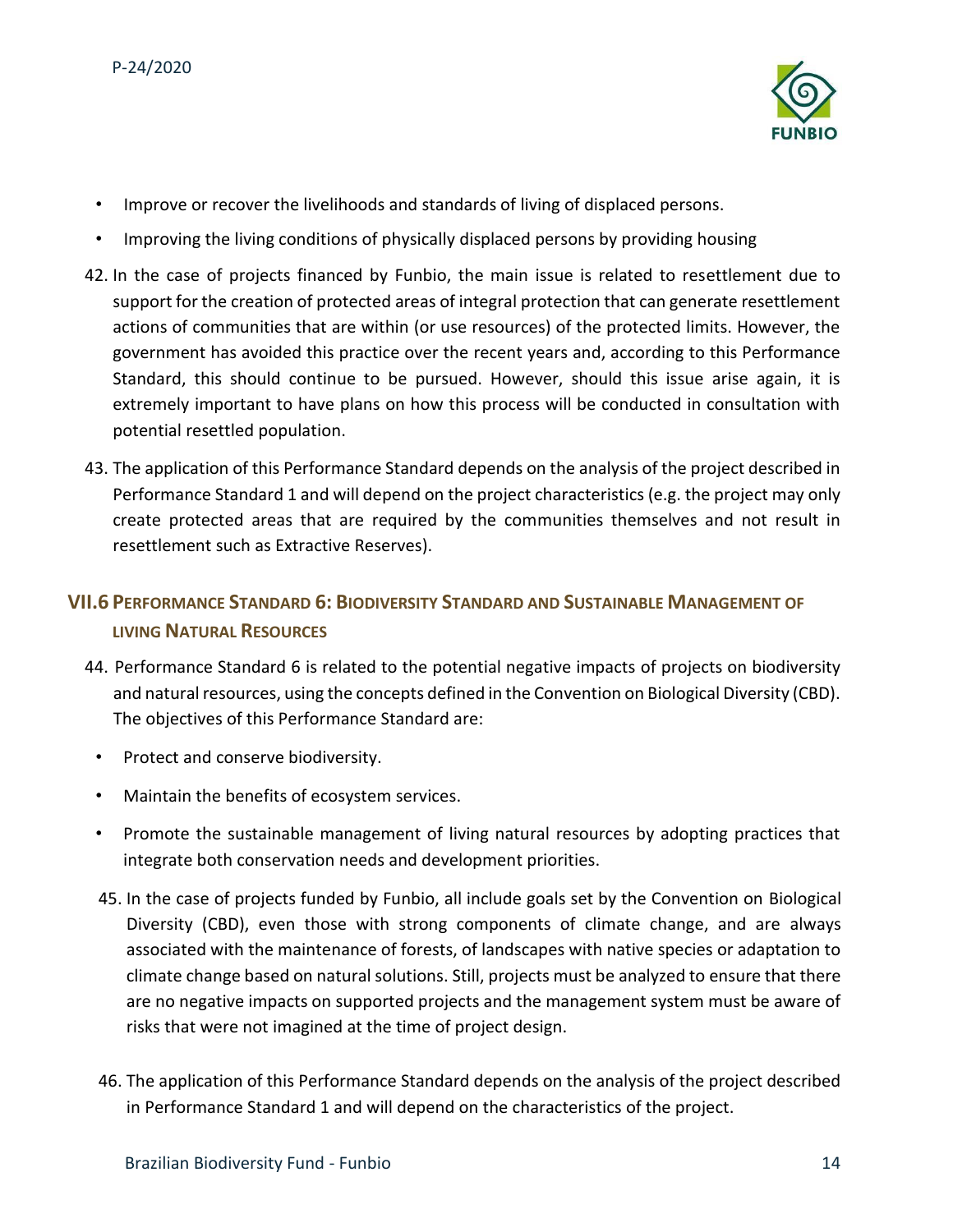

#### <span id="page-14-0"></span>**VII.7 PERFORMANCE STANDARD 7: INDIGENOUS PEOPLE**

- 47. Funbio's policies and practices recognize the importance of Indigenous Peoples for social and cultural development as well as for environmental sustainability of Brazilian society as a whole. Performance Standard 7 defines how projects should deal with indigenous peoples to ensure their participation, in a qualified manner, in discussions of projects that have some impact on their territories and their culture. The objective of this Performance Standard are:
	- Ensure that the development process promotes full respect for human rights, dignity, aspirations, culture and livelihoods based on the natural resources of Indigenous Peoples.
	- Predict and avoid adverse impacts resulting from projects on communities of Indigenous Peoples or, when inevitable, minimize them and/or indemnify Indigenous Peoples for such impacts.
	- Promote the benefits and opportunities of sustainable development for Indigenous Peoples in a culturally appropriate way.
	- Establish and maintain an ongoing relationship based on Informed Consultation and Participation (ICP) with Indigenous Peoples affected by a project throughout its life cycle.
	- Ensure Free, Prior and Informed Consent (FPIC) of Indigenous Communities Affected in the presence of the circumstances described in this Performance Standard.
	- Respect and preserve the culture, knowledge and practices of Indigenous Peoples.
- 48. The application of this Performance Standard depends on the analysis of the project described in Performance Standard 1 and will depend on the characteristics of the project.

#### <span id="page-14-1"></span>**VII.8 PERFORMANCE STANDARD 8: CULTURAL HERITAGE**

- 49. Funbio's policies ensure the preservation of physical cultural resources, avoiding their destruction or damage, including archaeological, paleontological, historical, architectural and sacred sites, in full compliance with Brazilian standards of historical preservation. Performance Standard 8 defines how this risk should be handled and managed, its objectives are:
- Protect cultural heritage from the adverse impacts of project activities and support its preservation
- Promote the equitable distribution of benefits arising from the use of cultural heritage.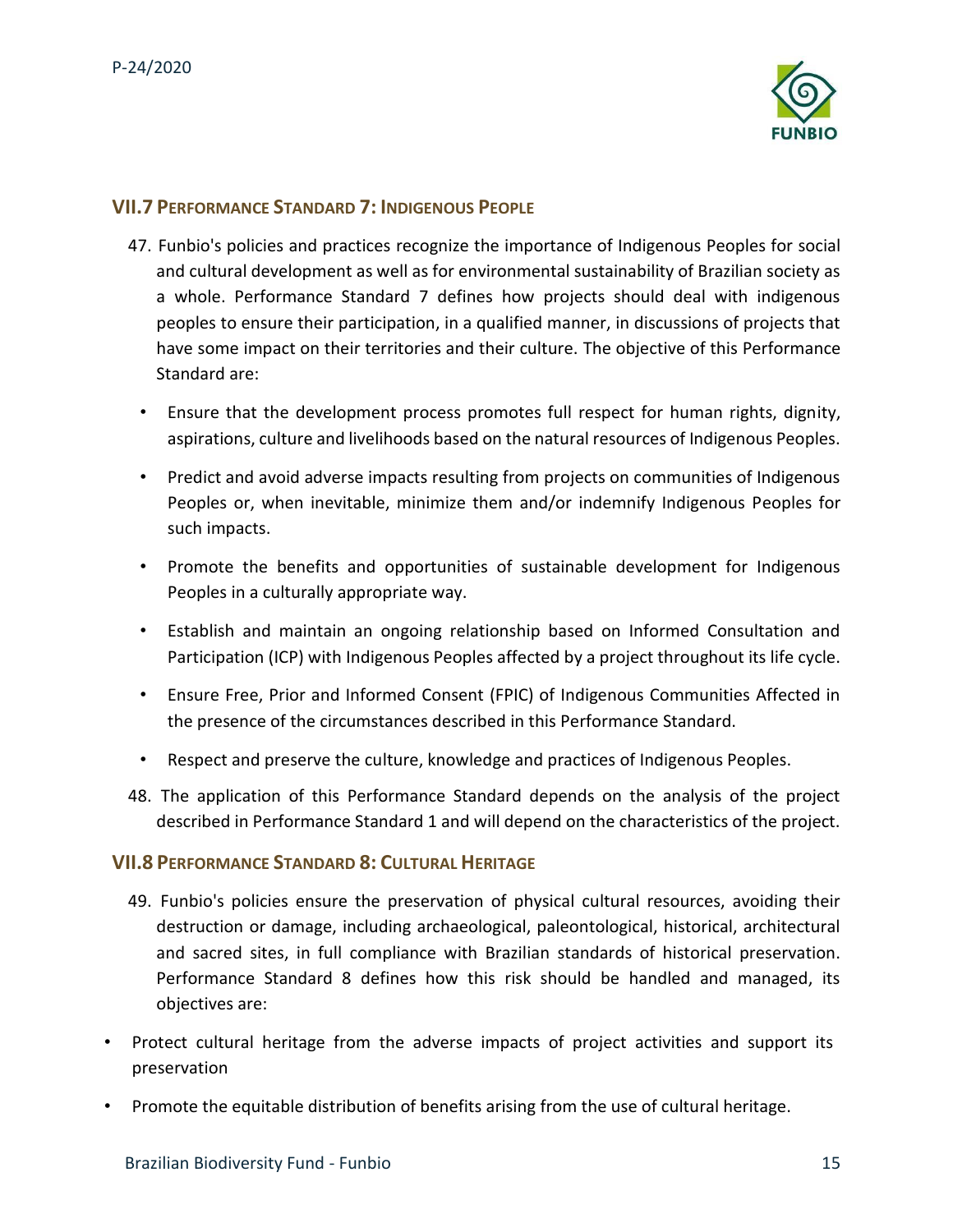

- 50. In Funbio's experience, safeguards related to Cultural Heritage can be activated in the case of " accidental findings", that is, cultural heritage that was not known (e.g. archaeological sites) at the moment of designing the project. In this way, it is important that projects that create protected areas (even those of sustainable use demanded by the communities) are prepared in case of these findings and what path, what protocol of action, must be taken in order for this patrimony to be protected.
- 51. An extra precaution that must be taken in case of accidental findings. The care with the dissemination of information that can create or increase the risk of theft or damage to this cultural heritage. Thus, it is important to emphasize that, in these cases, only the competent bodies should be informed, and their guidelines followed to avoid these risks.
- 52. The application of this Performance Standard depends on the analysis of the project described in Performance Standard 1 and will depend on the characteristics of the project.

## <span id="page-15-0"></span>**VIII. COMPLAINT, CONTROL AND ACCOUNTABILITY SYSTEM**

- 52. The Complaints, Control and Accountability System addresses possible violations of Funbio's policies and procedures, including these safeguards, is transparent and effective, and is accessible to people affected by the project.
- 53. This complaints system complements the complaint system to the Ethics Committee (described in the Funbio Code of Ethics) but differs from this other one because the matter may not necessarily be ethical, it may be a random finding that needs to be informed.
- 54. Complaint systems should be widely disseminated in project documents, the Funbio website, and in local meetings with project stakeholders.
- 55. In addition to the complaint system, Funbio must keep a record of all the complaints received and the actions that followed so that they could be evaluated and answered. Specifically, in the case of safeguards, information on the complaints received and Funbio's responses should be publicly-available. In addition, as in the case of the Ethics Committee, the annual report should contain a section reporting whether complaints have been received regarding safeguards and whether they have been resolved<sup>4</sup>.

<sup>&</sup>lt;sup>4</sup> In the case of the Ethics Committee, since the 2018 report there is a section in the annual report with information on that year's activity. In the case of safeguards this will only be possible as of 2019, since this responsibility has been defined only in version 3 of this policy.